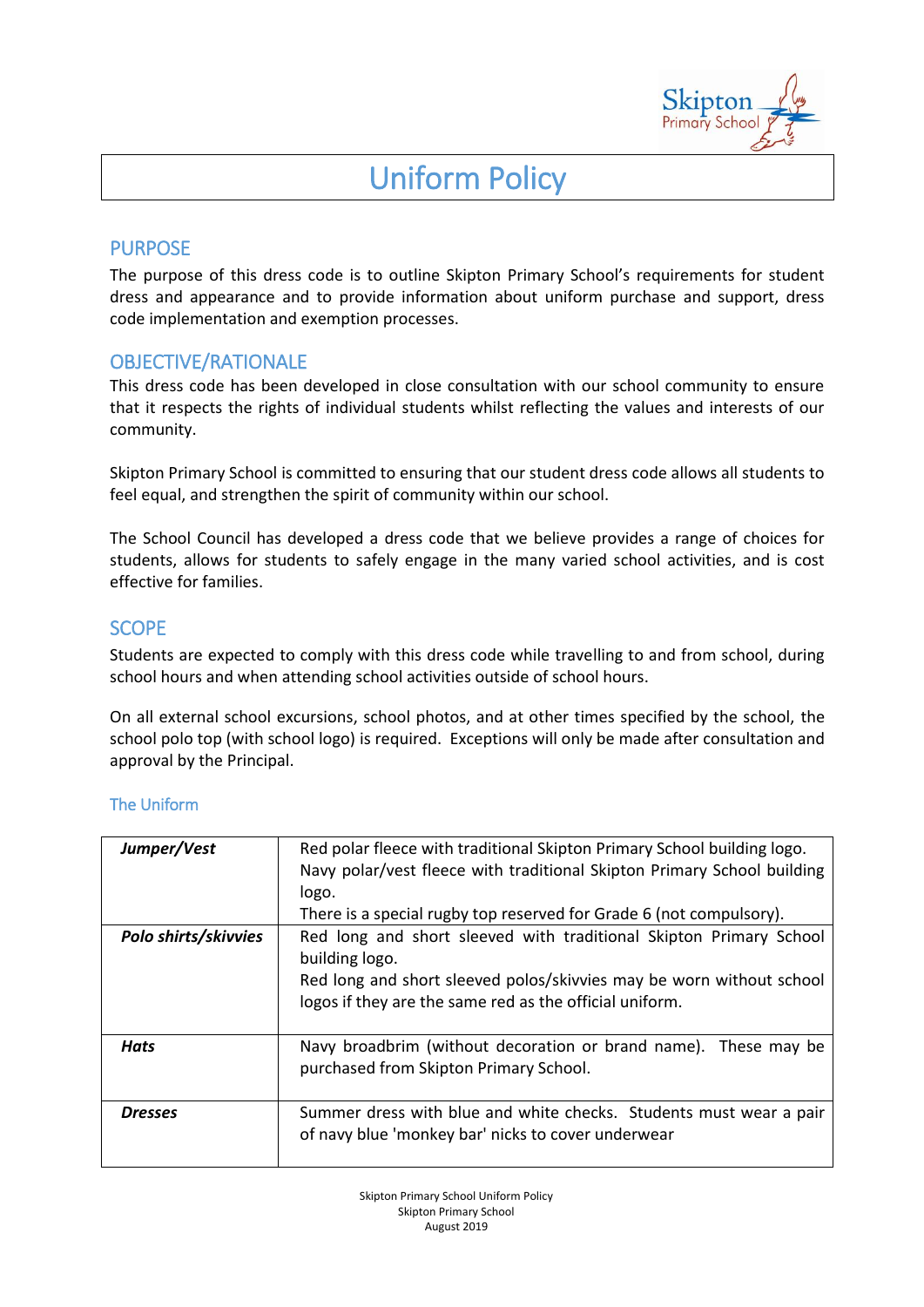| <b>Pants</b>                               | Plain, navy blue track pants (without decoration or brand name).                                                                                                                                                                                                                                                                                          |
|--------------------------------------------|-----------------------------------------------------------------------------------------------------------------------------------------------------------------------------------------------------------------------------------------------------------------------------------------------------------------------------------------------------------|
| Shorts/Skorts/Skirts                       | Plain navy-blue shorts/skorts/skirts (without decoration or brand<br>name). If wearing skirts, students to wear navy blue undershorts.                                                                                                                                                                                                                    |
| <b>Socks</b>                               | Navy blue or white only. No coloured socks.                                                                                                                                                                                                                                                                                                               |
| <b>Footwear</b>                            | Appropriate footwear is always to be worn. Sandals with covered toes,<br>black or brown school shoes, pull on school boots or runners are<br>permitted. No thongs or open-toed sandals are permitted.                                                                                                                                                     |
| <b>School Rain Coat</b><br>(Optional Item) | Navy Blue coat with red collar and traditional Skipton Primary School<br>building logo.                                                                                                                                                                                                                                                                   |
| Sport uniform                              | Red polo top with navy blue shorts/skirt/skort/track pants.<br>Runners are encouraged as part of school sports uniform.                                                                                                                                                                                                                                   |
| <b>Headwear</b>                            | Navy blue, red or white headbands, hair ties, hair ribbons, scrunchies or<br>headwear worn as part of cultural/religious beliefs.                                                                                                                                                                                                                         |
| <b>House Sports</b>                        | The school runs intra-school activities (eg. swim sports, athletics sports)<br>where children compete in house groups. The houses are Mackinnon<br>(green), Russell (red), Bolte (white or navy) and Anderson (yellow).<br>Children are encouraged to come dressed in their colours for these<br>events, and involve themselves in the spirit of the day. |
| <b>Interschool sports</b>                  | The school provides representative tops for students who compete for<br>Skipton in interschool carnivals.                                                                                                                                                                                                                                                 |

The uniform retains the traditional school building logo. The platypus logo is reserved for the school letterhead and signage.

Clothing items may be purchased separately and worn without a logo, so long as the colour scheme is followed. However, logoed tops are required for formal occasions such as the annual school photo and excursions, unless determined otherwise by the teacher in charge after consultation with the Principal.

#### Jewellery and Cosmetics

- Students are not permitted to wear decorative jewellery to school. Stud earrings and sleepers worn in the ears, and watches, are the only acceptable jewellery.
- Cosmetics may not be worn at school. Only clear nail polish is permitted.

#### Hair and Sun Safety

- Shoulder length or longer hair is to be tied back.
- Extreme hair colours (eg. green, pink or purple rinses or foils) and/or extreme hairstyles (eg: mohawk) are not encouraged.
- Sunsmart broadbrim hats consistent with our Sunsmart policy must be worn outside between 1 September and 30 April. Hats are not to be worn inside.

#### Purchasing of Uniforms

• Skipton Primary School will appoint a uniform coordinator each year. This coordinator will be responsible for second-hand uniform purchasing available to all school families.